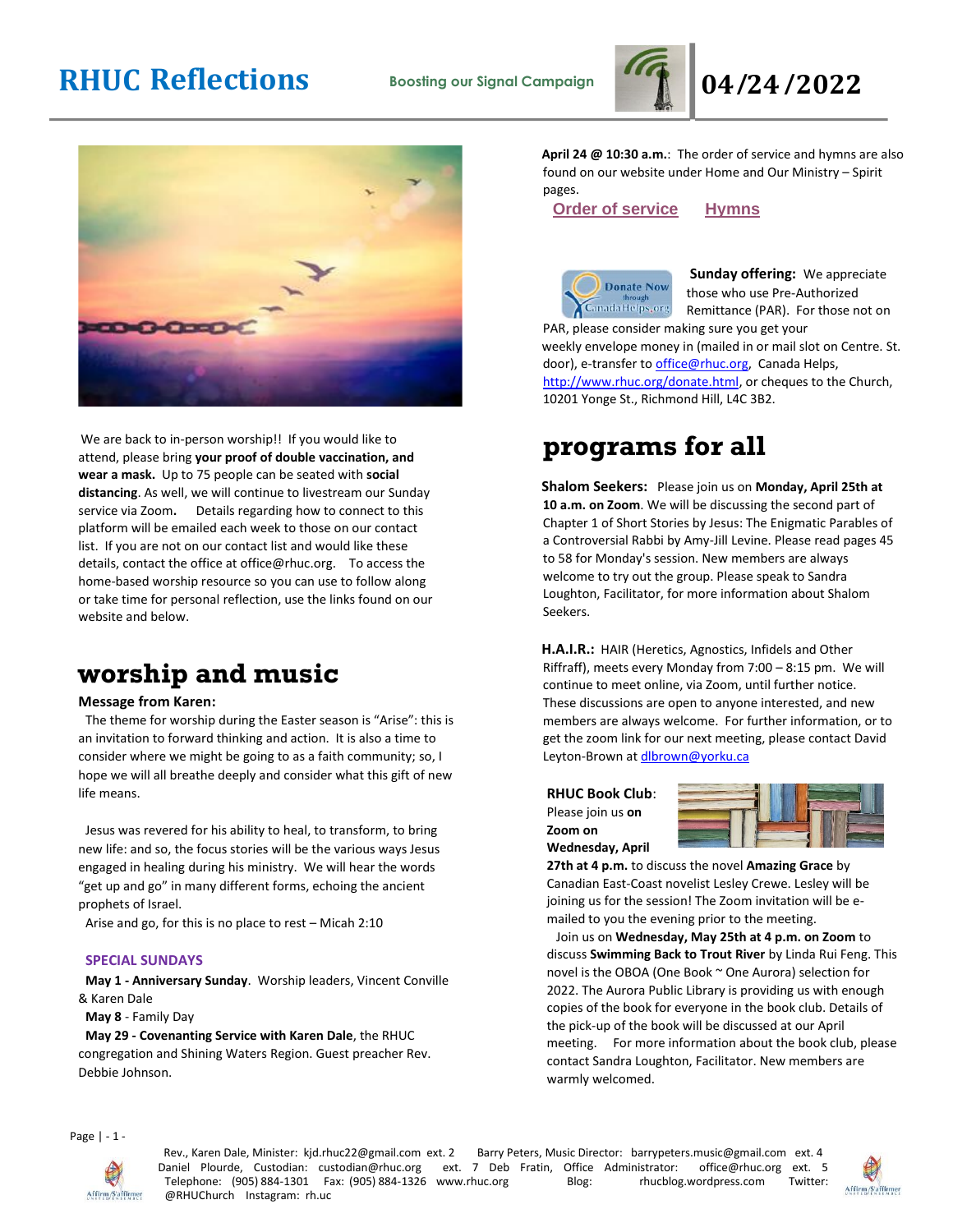

CC'cook's Corner'! Trying to eat less meat? Why not try 'Meatless Monday'! Watch this corner for new recipes. Send your favourite recipes to either Deb Fratin at [office@rhuc.org](mailto:office@rhuc.org) or Lyn May at **lynniemay@gmail.com**. Thanks!!

#### **Anne Lindsay's Lasagna**

1 can diced tomatoes undrained

- 1 can tomato sauce(14 oz)
- 2 onions chopped
- 2 cloves garlic chopped
- 1 tbsp parsley chopped
- 2 tsp white sugar
- 1 tsp basil leaves
- 1 tsp thyme
- 2 tsp salt(divided)
- fresh pepper
- 1/2 lb lasagna noodles (about 9)
- 2/3 cup grated Parmesan
- 2 cups cottage cheese
- 1 egg lightly beaten
- 1 tsp oregano
- 2 cups mozzarella grated
- Cook lasagna noodles, drain and rinse (they don't need to be fully cooked just softened)
- Combine Parmesan(save 3 tbsp for top), cottage cheese, egg , oregano and 1 tsp salt and set aside.
- Bring remaining ingredients to boil in large saucepan, simmer for 30 minutes stirring occasionally. Put 1/2 cup aside.
- Layer sauce, noodles, 1/3 cottage cheese mixture, then 1/3 mozzarella. Repeat layers and top with remaining sauce and Parmesan.
- Bake uncovered 40 minutes at 350.

### **church news**

**Broadview renewal time!** If you would like to renew your annual Broadview subscription or sign up for the magazine subscription for \$25, please etransfer to [office@rhuc.org,](mailto:office@rhuc.org) mail a cheque or leave in the deposit box in the sanctuary by **May 9.** Thank you!

**'Who We Are: Broadview is an independent Canadian magazine featuring award-winning coverage of spirituality, justice and ethical living. Through our compelling stories and engaging images, Broadview challenges and inspires readers seeking to live a purpose-filled life.**

**Our spirituality reporting features Christian perspectives on belief and faith, as well as points of view from other religions and philosophies.**

**We cover social justice from local, national and global contexts, drawing attention to contemporary issues and our response as people of faith and as caring citizens.**

**Our ethical living stories offer inspiration and ideas on how we can all make a positive difference with our lives.**

**With Broadview, Editor and Publisher Jocelyn Bell aims to create an inclusive magazine and digital platforms for thoughtful readers interested in exploring and living out progressive Christianity's core values. "We understand that this means being both introspective and outward-looking," she says. "We are required to examine our beliefs and values, and to live and act accordingly. We are called to engage deeply with the justice issues of our day — and to believe that hope lies in caring profoundly for one another and for our planet."'**

## **outreach**

#### *Reconciliation in Action - Emmanuel United Church (Waterloo)*

In 2017, Emmanuel United Church in Waterloo donated almost ten acres to the White Owl Native Ancestry Association of Kitchener. Fifty years ago, the church had purchased the land to build on but nature had other ideas. The endangered Jeffereson Salamander happens to live on this property and hindered the plans for development of the site. The property was sold to the Association for one dollar. Please take a look on these links to learn more about this site and the maple syrup bush that now runs on the property: [https://www.aptnnews.ca/national-news/maple-syrup-is](https://www.aptnnews.ca/national-news/maple-syrup-is-flowing-at-the-white-owl-sugarbush-in-kitchener/)[flowing-at-the-white-owl-sugarbush-in-kitchener/](https://www.aptnnews.ca/national-news/maple-syrup-is-flowing-at-the-white-owl-sugarbush-in-kitchener/) <https://www.youtube.com/watch?v=UHR1AW3btFQ>

#### *Being an Ally - Indigenous Tourism opportunities*

One way of being an Ally is to support initiatives by Indigenous Peoples is to learn and experience their culture, businesses and attractions.

#### <https://www.indigenousexperienceontario.ca/>

The Indigenous Experience Ontario website features more than 400 Indigenous owned and operated businesses.

Page | - 2 -



Rev., Karen Dale, Minister: kjd.rhuc22@gmail.com ext. 2 Barry Peters, Music Director: barrypeters.music@gmail.com ext. 4 Daniel Plourde, Custodian: custodian@rhuc.org ext. 7 Deb Fratin, Office Administrator: office@rhuc.org ext. 5 Telephone: (905) 884-1301 Fax: (905) 884-1326 www.rhuc.org Blog: rhucblog.wordpress.com Twitter: @RHUChurch Instagram: rh.uc

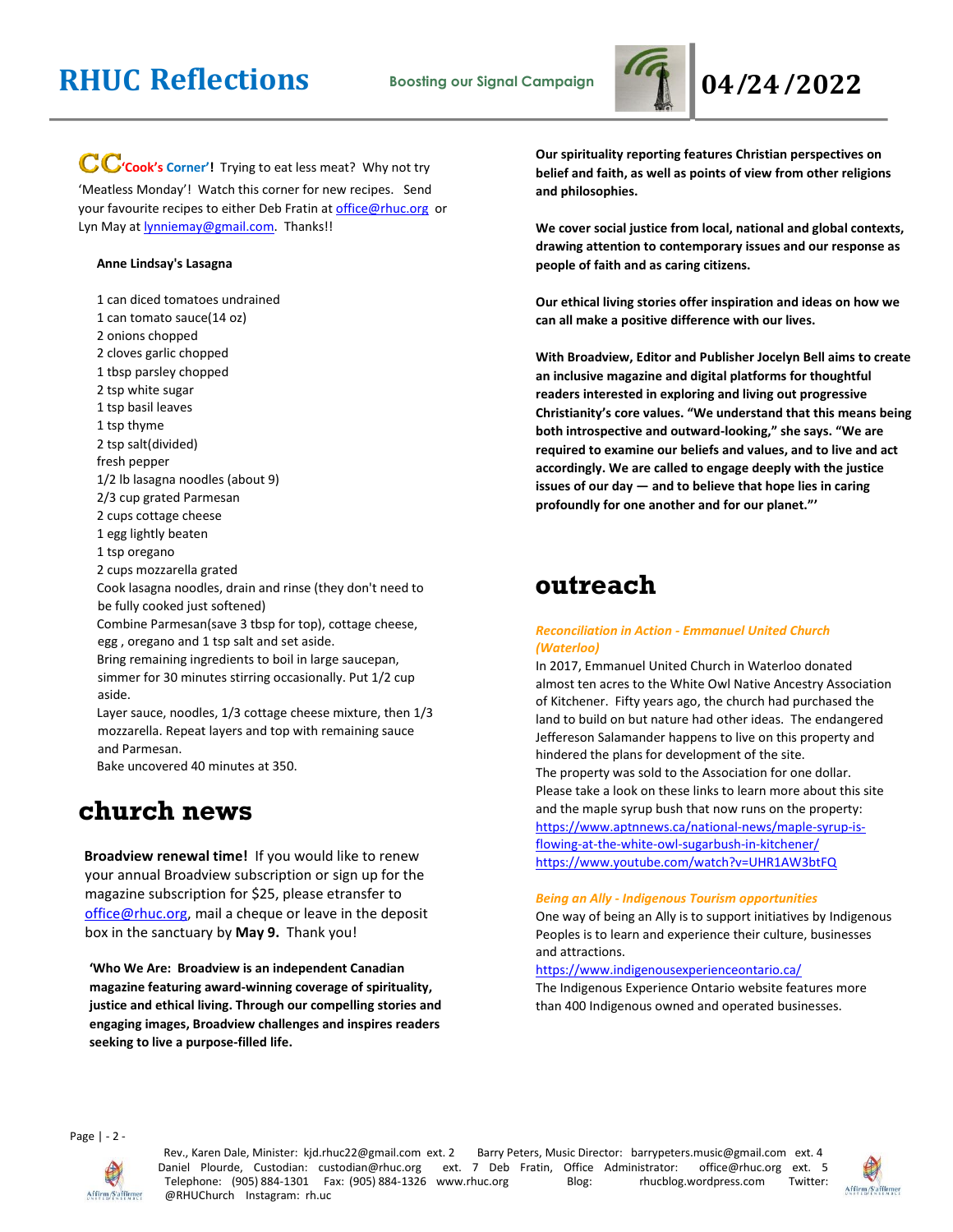

This past weekend The Toronto Star's *Culture* Section featured "*Nature and Culture in one Experience" .* There's also the added bonus of the *Temporary Ontario STAYcation Tax Credit* that allows Ontario residents to claim a portion of eligible 2022 accommodation expenses.

#### Here are just five (5) examples;

### **1. Point Grondine Park - Killarney**

[https://www.indigenousexperienceontario.ca/listing/point](https://www.indigenousexperienceontario.ca/listing/point-grondine-park/)[grondine-park/](https://www.indigenousexperienceontario.ca/listing/point-grondine-park/)

With 18,000 acres of wilderness, old growth forest and pristine lakes it's sure not to disappoint nature lovers.

### **2. Manitoulin Hotel and Conference Centre - Lake Huron North Channel & La Cloche Mountain Range**

[https://www.indigenousexperienceontario.ca/listing/manitoul](https://www.indigenousexperienceontario.ca/listing/manitoulin-hotel-and-conference-centre/) [in-hotel-and-conference-centre/](https://www.indigenousexperienceontario.ca/listing/manitoulin-hotel-and-conference-centre/)

Features not only a place to stay but educational experiences including guided nature hikes, drumming and traditional teachings, onsite restaurant North46, and quill box museum.

#### **3. Wikwemikong Tourism - eastern peninsula of Manitoulin Island**

[https://www.indigenousexperienceontario.ca/listing/wikwemi](https://www.indigenousexperienceontario.ca/listing/wikwemikong-tourism/) [kong-tourism/](https://www.indigenousexperienceontario.ca/listing/wikwemikong-tourism/)

Wikwemikong Tourism offers a host of indigenous experiences.

### **4. Ojibwe Cultural Foundation - Manitoulin Island and surrounding area**

[https://www.indigenousexperienceontario.ca/listing/ojibwe](https://www.indigenousexperienceontario.ca/listing/ojibwe-cultural-foundation/)[cultural-foundation/](https://www.indigenousexperienceontario.ca/listing/ojibwe-cultural-foundation/)

This centre features a museum, art gallery, gift shop, an Ojibwe language school, radio station 88.9FM, a healing lodge and amphitheatre.

#### **5. Cape Croker Park - Sydney Bay (Saugeen side of the Bruce Peninsula)**

#### [https://www.indigenousexperienceontario.ca/listing/cape](https://www.indigenousexperienceontario.ca/listing/cape-croker-park/)[croker-park/](https://www.indigenousexperienceontario.ca/listing/cape-croker-park/)

This campground and park sits on 520 beautiful acres offering "cultural experiences such as guided hikes, storytelling, craftmaking, traditional wilderness skills and maple-syrup making.

**Myths about those experiencing Homelessness (#3)** *"All people experiencing homelessness are lazy"*



People experiencing homelessness are anything but lazy. In order to survive while experiencing homelessness, a person must continuously and actively seek shelter, food and other necessities, which are, more often than not, not adequately or consistently provided by the support services available. Actively seeking employment is also a strenuous task, especially with inconsistent access to a phone or computer. This perception of laziness can possibly come from when people who are experiencing homelessness are seen sleeping outside. However, what is not understood is that they may not have access to a shelter, the conditions of some shelters may not be able to accommodate every person, and the only option is to sleep outside, meaning that getting a 'good night's sleep' is unlikely. Lack of sleep or low quality sleep can often lead to further medical complications which may impact the likelihood that a person will find long-term housing.

[Source: <https://bluedoor.ca/be-an-advocate/>]

#### **Right Relations**

If you're interested in the following discussion in the *House of Commons Standing Committee on Indigenous and Northern Affairs;*

- 1. Effects of the Housing Shortage on Indigenous peoples across Canada
- 2. Barriers to Indigenous Economic Development
- 3. Committee Business

Go to.[..https://www.ourcommons.ca/Committees/en/INAN](https://www.ourcommons.ca/Committees/en/INAN)

Page | - 3 -